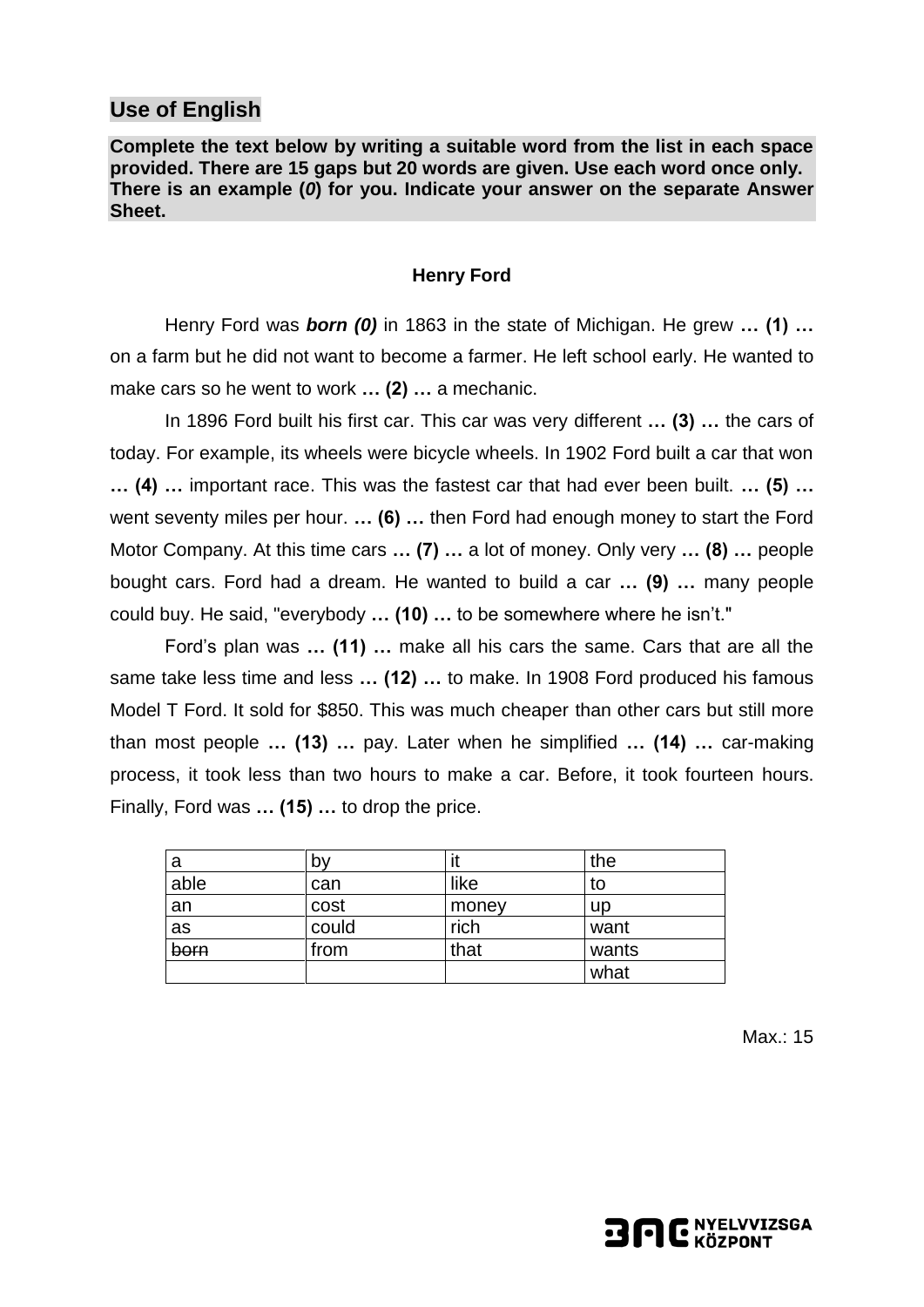# **Reading**

### **Part 1**

### **After reading the texts below, answer the questions which follow in English. Indicate your answers on the separate Answer Sheet.**

#### **How Currency Works**

Currency or money can be defined as a unit of purchasing power. It is a medium of exchange, a substitute for goods or services. It doesn't have to be the coins or bills with which you are probably most familiar. In fact, through the ages, everything from large stone wheels, knives, slabs of salt and even human beings have been used as money.

### *Coins*

The first coins were minted in Lydia, an ancient empire in the area of modern Turkey. The Lydian king Croesus started making small metal ignots stamped with an imperial emblem around 640 B.C.

This Lydian custom spread to the Greeks and eventually to the Romans. Coins were usually made of silver or gold.

An important effect of coins was that governments now controlled the release of money into the market. They could also manipulate the money supply. This was done by various Roman emperors, who would reduce the precious metal content of Roman coins when they needed money.

When Rome fell, most of Europe returned to a more primitive, feudal system of economy. Throughout the Dark Ages, people became distrustful of coins. Coinage wouldn't return until the Renaissance.

### *Paper money*

The use of paper money in Europe began in the 1700s, when the official bank of the French government issued paper money. The idea came from goldsmiths, who often gave people bills of receipt for their gold. The bills could be exchanged for the gold at a later date. That is an important fact in the development of paper money, because it means that the money represented a real amount of gold or silver that actually existed somewhere. A piece of money was actually a promise from the institution that issued it that the institution would give the holder of the bill a certain amount of gold or silver from its stockpile whenever he wanted it.

### *Electronic*

Since money is really just a representation of value, it didn't take long for people to realize they could just send information about money by telegraph or other electric means. After World War II, banks would record information about the day's transaction onto large magnetic reels, which were taken to the regional Federal Reserve Bank.

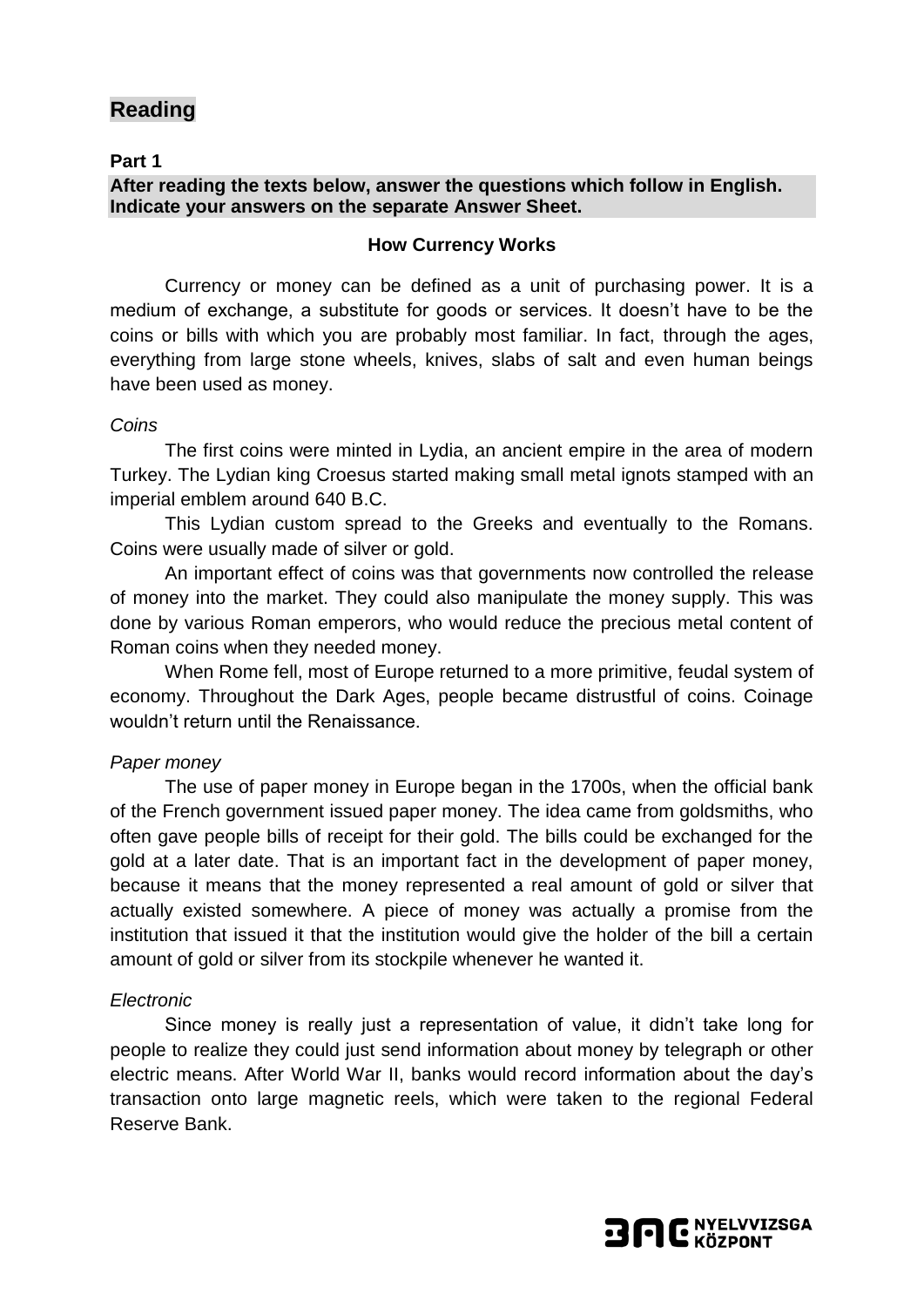- 1. What is the definition of money?
- 2. Give at least two things that have been used as money. (a., b.)
- 3. When and where were the first coins made? (a., b.)
- 4. How did the Roman emperors manipulate the coins?
- 5. After the Roman times when did the coins come into use again?
- 6. When was paper money first issued in France?
- 7. What did goldsmiths give to their clients?
- 8. What did money represent?
- 9. When could the holder of a bill exchange it for silver or gold?
- 10. How did banks register money transactions after 1945?

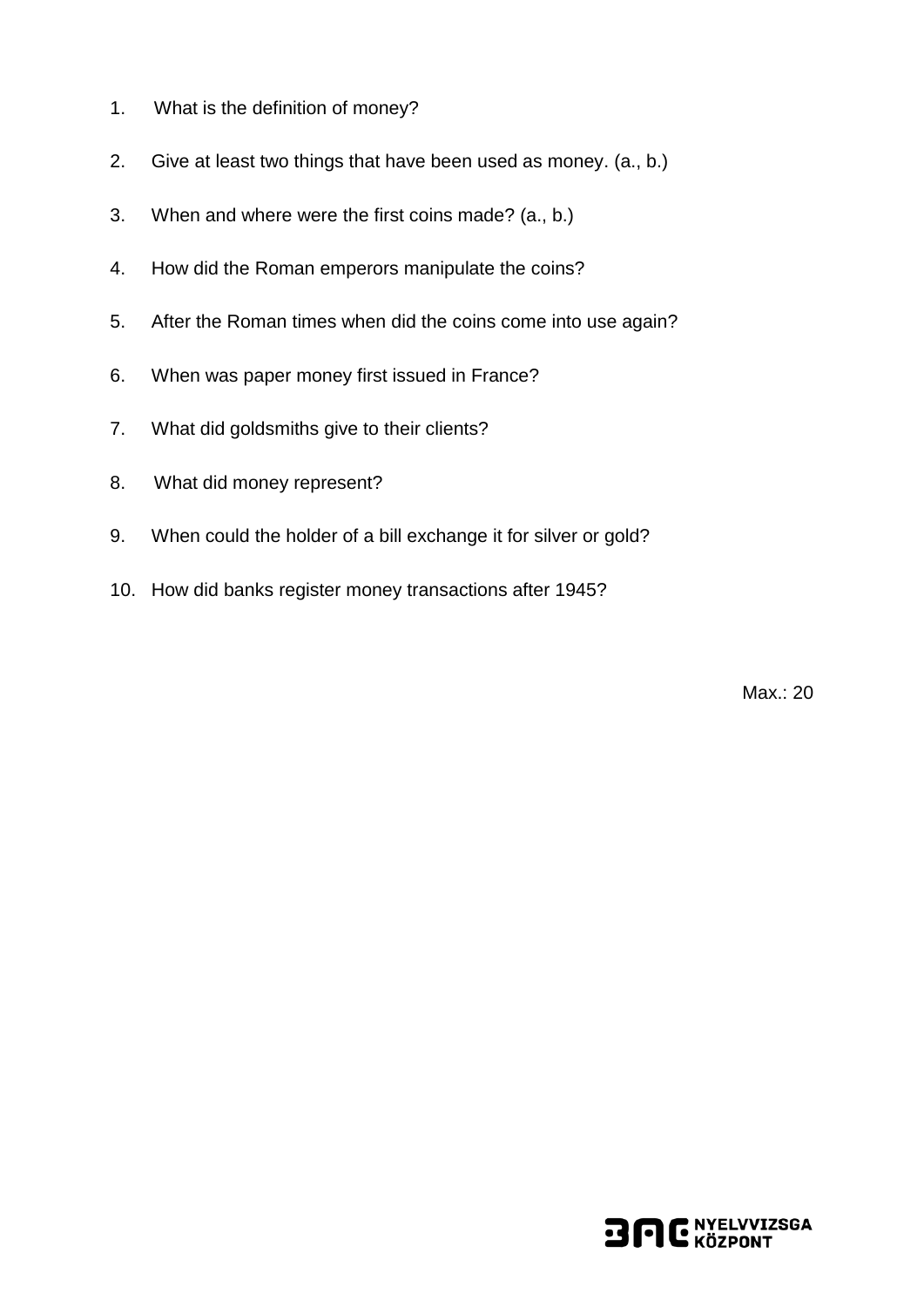## **Reading**

**Part 2**

## **Read the text below. The following statements are either true (T) or false (F). Put a tick () in the appropriate box on your Answer Sheet.**

### **Logistical leaps help small companies go global**

It has always been difficult to imagine eating fresh camel-milk chocolates in other parts of the world. Making expensive chocolates in the middle of the Arabian Desert seems foolhardy enough. But how do you get them from there to the rest of the world without delivering a sticky mess? Al Nassma Chocolate is based in Dubai, and makes its luxury sweets from the milk of camels, which are of course found only in some of the hottest places on Earth. "Most of the demand for chocolate is from Europe, Asia and the US, so we are challenged getting our products to the consumer," says Martin van Almsick, general manager at Al Nassma. "Our biggest challenge is just getting the chocolates from the factory to the airport, when the temperature is at  $50^{\circ}$  C." Some of the chocolates are delicate hollow chocolate camels, which are extremely difficult to transport. But it is being done by using light aluminium packaging and layered ice-packs made by a German firm and a dedicated route to the runway devised by the shipping giant UPS. UPS guarantees Al Nassma that its chocolates will arrive anywhere in the world in perfect condition in 48 hours.

What Al Nassma is doing would not have been possible even 10 years ago. Evolutions in technology and packaging mean a company can send its products even perishable goods like sweets - anywhere in the world. Donna Longino of UPS Technology says paperless technology has reduced customs hold-ups by 41%. "UPS Paperless Invoice allows shipments to clear customs in 92 countries using electronic data.

We interviewed Mr van Almsick on his way to the factory to check on a 40ft container full of chocolate to be shipped to Yokohama. "It's a very modern product," said Mr van Almsick. Al Nassma – which means a cooling desert wind – benefits from globalisation as well, using vanilla from Madagascar and honey from Hungary. The company's chocolates are sold in Mitsukoshi department stores in Japan, as well as shops in Washington DC and San Francisco.

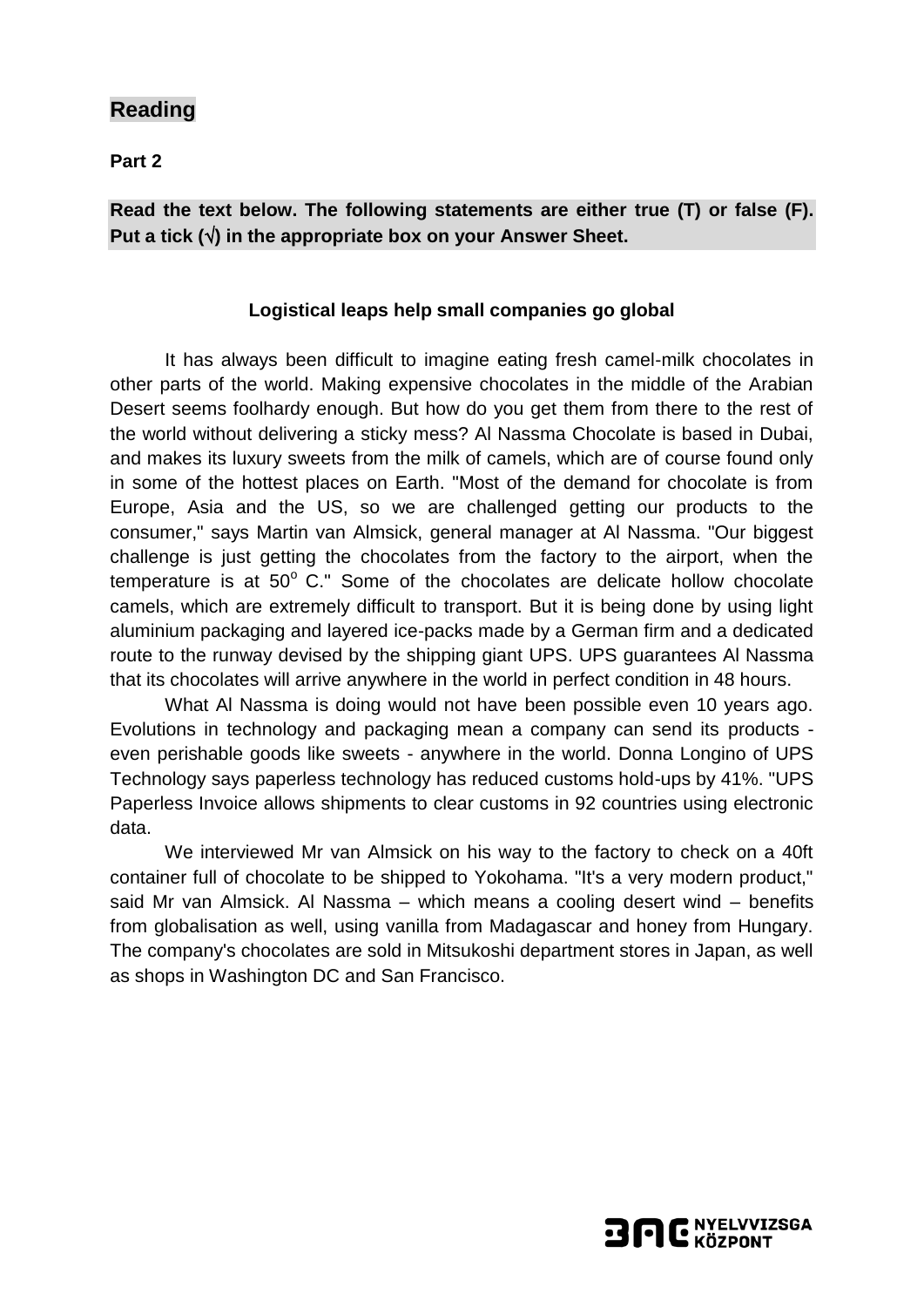- 1. It is a challenge to make chocolate in the Arabian Desert.
- 2. The centre of 'Al Nassma Chocolate' is in Dubai.
- 3. There is demand for chocolate from Asia only.
- 4. Chocolate is not transported when the temperature is 50 degrees above zero.
- 5. It is difficult to transport hollow chocolate.
- 6. It is enough to use aluminium packaging during the transportation of hollow chocolate.
- 7. UPS takes responsibility for delivering the goods in two days.
- 8. Delays due to customs have decreased.
- 9. Chocolate is transported to Yokohama as well.
- 10. Hungarian honey is added to 'Al Nassma' products.